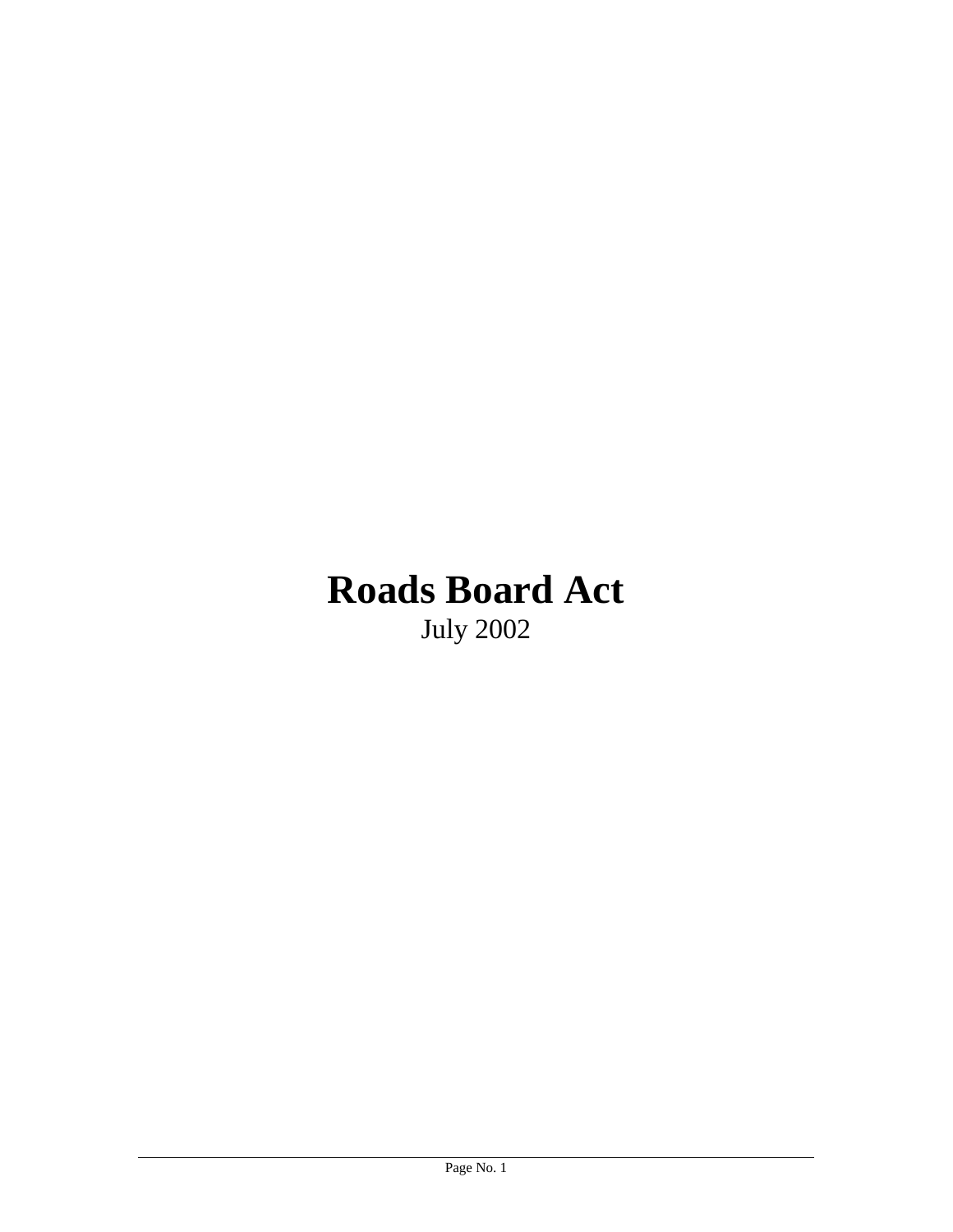# NEPAL GAZETTE

## Published by His majesty's Government

Vol. 52, Kathmandu, July 8, 2002 (Ashar 24, 2059 BS) Extraordinary 30 (Ka)

Part 2

#### His Majesty's Government Ministry of Law, Justice and Parliamentary Affairs

The following Act enacted by Parliament in the first year of reign of His Majesty King Gyanendra Bir Bikram Shah Dev has been published for the notice of public in general.

Act No 25 of the year 2002/2003 (2059B.S.)

## An Act to provide for the Roads Board

Preamble: Whereas, it is expedient to make necessary provisions on repair and maintenance of roads, minimizing the expenditures to be incurred in repairing and maintaining the roads and making transparent and effective the repairing and maintaining works of the roads.

Be it enacted by Parliament in the first year of reign of His Majesty King Gyanendra Bir Bikram Shah Dev.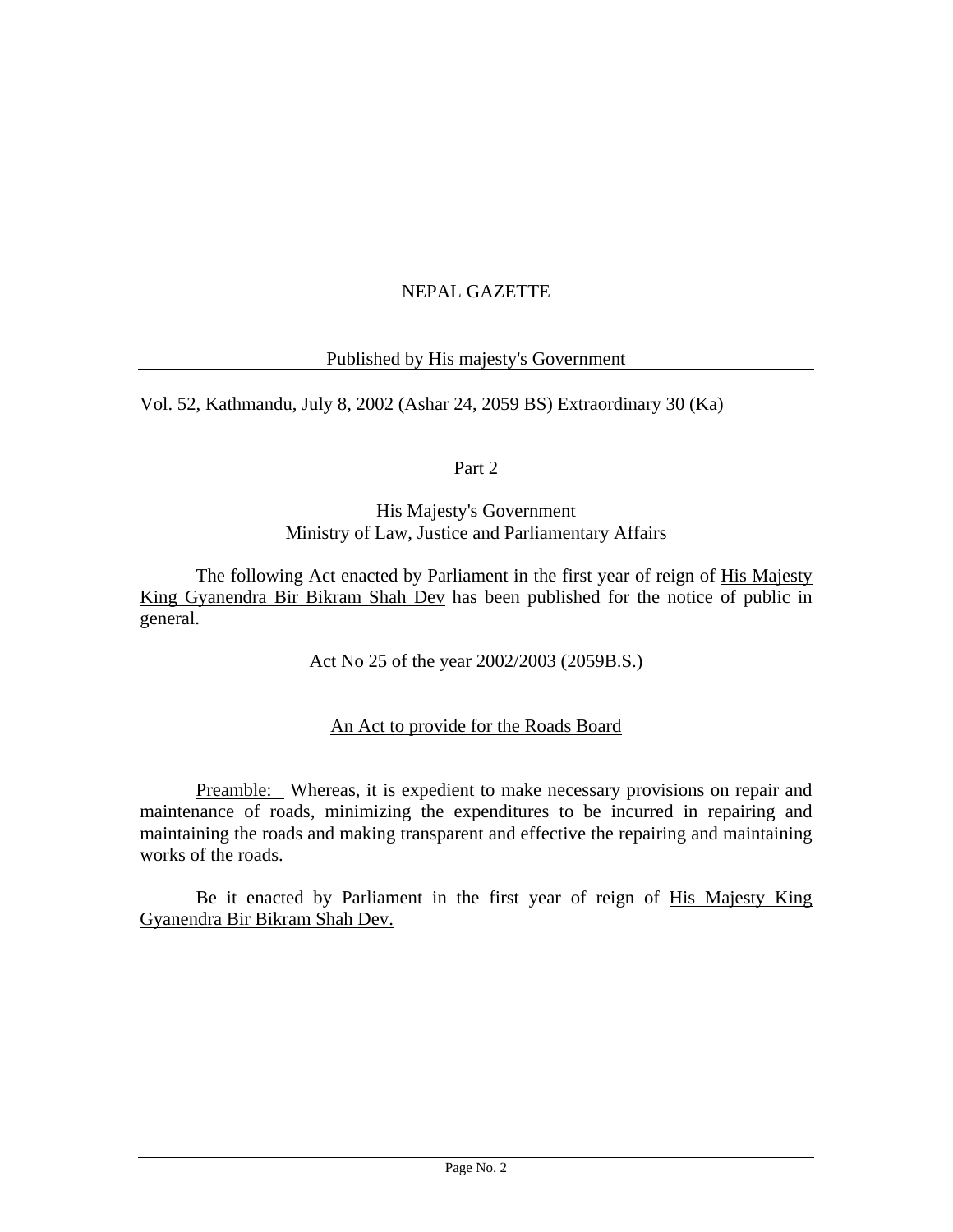## CHAPTER – 1

#### Preliminary

1. Short title and commencement: (1) This Act may be called the Roads Board Act, 2002

(2) This Act shall come into force on such date as His Majesty's Government may, by a notification in the Nepal Gazette, appoint.

- 2. Definitions: (1) In this Act, unless the subject or context otherwise requires: -
	- (a) "Road" means the public roads as referred to in (the) Public Roads Act, 1974.
	- (b) "Board" means the Roads Board established under Section 3.
	- (c) "Toll" means the toll imposed under Section 6.
	- (d) "Motor Vehicle" means a motor vehicle to be plied on the road by mechanical power.
	- (e) "Repair and maintenance" means repair and maintenance works of the road in conformity with the standards specified by the Board.
	- (f) "Road related agency" means an agency carrying out repair and maintenance works and also includes a local body.
	- (g) "Fuel" means the petrol and diesel to be used in the motor vehicle and also includes gas or other fuel.
	- (h) "Committee" means the Executive Committee formed under Section 8.
	- (i) "Executive Director" means the Executive Director of the Board appointed under Section 21.
	- (j) "Ministry" means the Ministry of Physical Planning and Works of His Majesty's Government.
	- (k) "Fund" means the fund of the Board referred to in Section 24.
	- (l) "Prescribed" or "as prescribed" means prescribed or as prescribed in the Rules or By-laws framed under this Act.

## $CHAPTER - 2$

## Establishment of the Board and Functions, Duties, and Power

3. Establishment of the Board: (1) The Roads Board has been hereby established to carry out routine, recurrent, periodic, and emergency repair and maintenance works of the road and to make an arrangement for imposition on and collection of tolls from the motor vehicles plying on the road.

(2) The central office of the Board shall be located in the Kathmandu valley and the Board may, as per the necessity, open branch office or the contact office within the kingdom of Nepal.

- 4. Board to be an autonomous body: (1) The Board shall be an autonomous body corporate having perpetual succession.
	- (2) The Board shall have a seal of its own for its activities.
	- (3) The Board may, like an individual, acquire, use, dispose of or otherwise manage movable and immovable property.
	- (4) The Board may, like an individual, sue by its own name and be sued by the same name.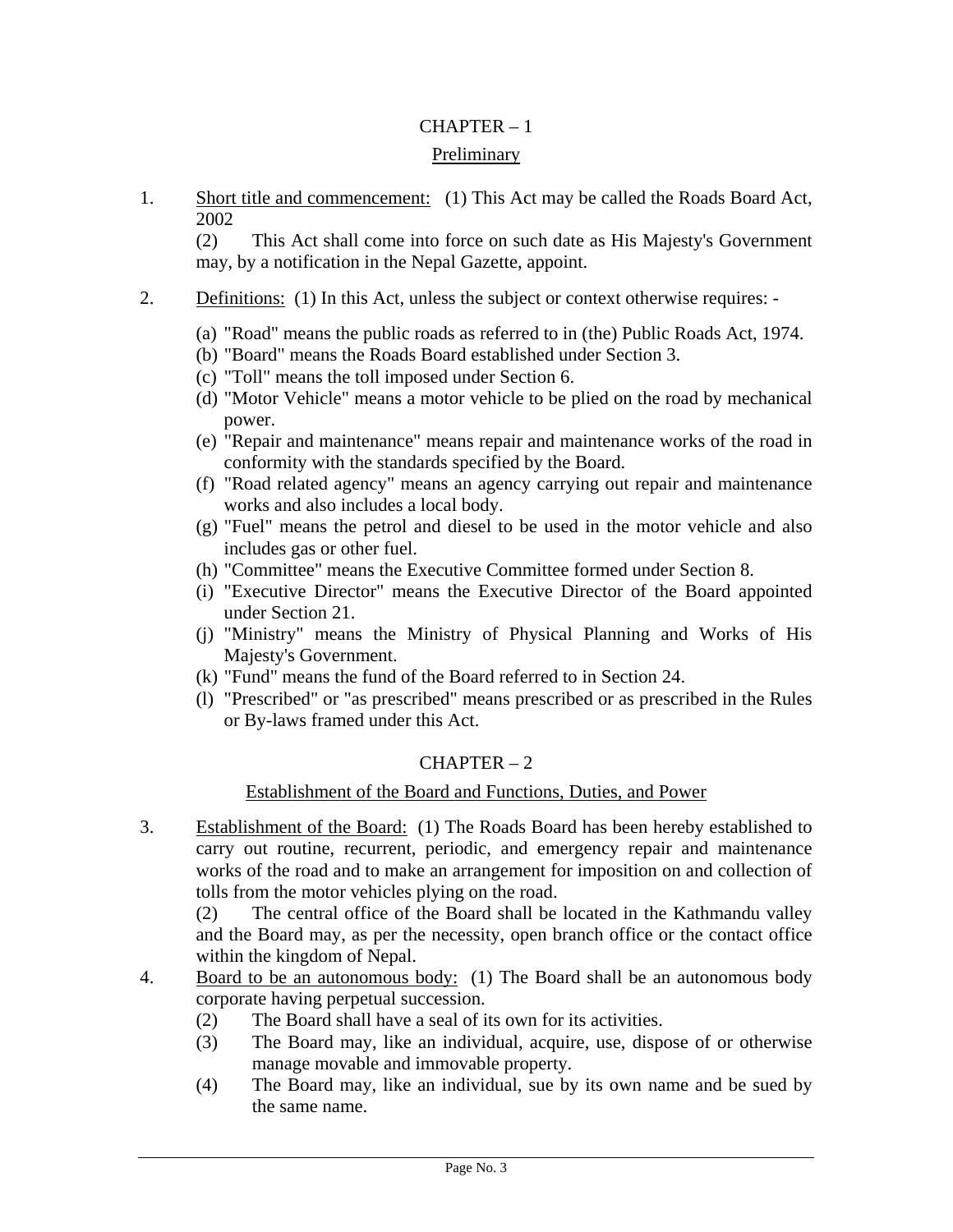- 5. Functions, duties, and powers of the Board: The functions, duties, and powers of the Board shall be as follows:
	- (a) To cause to carry out repair and maintenance of the road,
	- (b) To collect the toll additional charges leviable for the use of roads and to recover penalties under this Act.
	- (c) To recommend to His Majesty's Government on the matters of fixation of the road toll or fuel levy to be collected under this Act, additional charges and fines to be collected for plying the motor vehicle contravening to the specified standards.
	- (d) To make a suggestion to His Majesty's Government on fixation of toll.
	- (e) To formulate integrated annual plan for repair and maintenance of the road.
	- (f) To provide funds to the road related agency for the repair and maintenance of the road.
	- (g) To disburse the toll amount at the prescribed rate to repair and maintenance of such a road from where such amount was collected as toll under this Act.
	- (h) To cause to reconstruct, rehabilitate, and upgrade the road as prescribed.
	- (i) To prepare, in order to minimize the expenditures on repair and maintenance of roads, an action plan related thereto.
	- (j) To cause to safeguard the road having selected it on the prescribed basis.
	- (k) To bear the expenditure required by His Majesty's Government, pursuant to agreement concluded between His Majesty's Government and an agency or organization with a provision that such an agency or organization and His Majesty's Government would bear the funds required for the repair and maintenance of the road.
	- (l) To make effective the repair and maintenance works of the road.
	- (m)To approve annual budget and programme of the Board.
	- (n) To do or cause to do such other works as may be prescribed.
- 6. To Levy toll: (1) His Majesty's Government may by a notification published in the Nepal Gazette levy such toll as may be prescribed in such a notification on the motor vehicle making use of the road prescribed in the said notification.
	- (2) The Board shall collect or cause to collect the following toll prescribed by His Majesty's Government by a notification published in the Nepal Gazette.
		- a. Toll for using the road.
		- b. Toll levied on the fuel to be used by the motor vehicle
		- c. Toll levied on vehicle having been registered.
		- d. Toll levied in the motor vehicle having been registered abroad entering into the kingdom of Nepal.
- 7. To collect tolls: (1) The Board shall collect the toll levied under Section 6.
	- (2) The procedures relating to the collection of toll under sub-section (1) shall be as prescribed.
	- (3) Notwithstanding anything contained in sub-section (1), the Board may, if it deems proper, collect the tolls referred to in sub-section (1) and clauses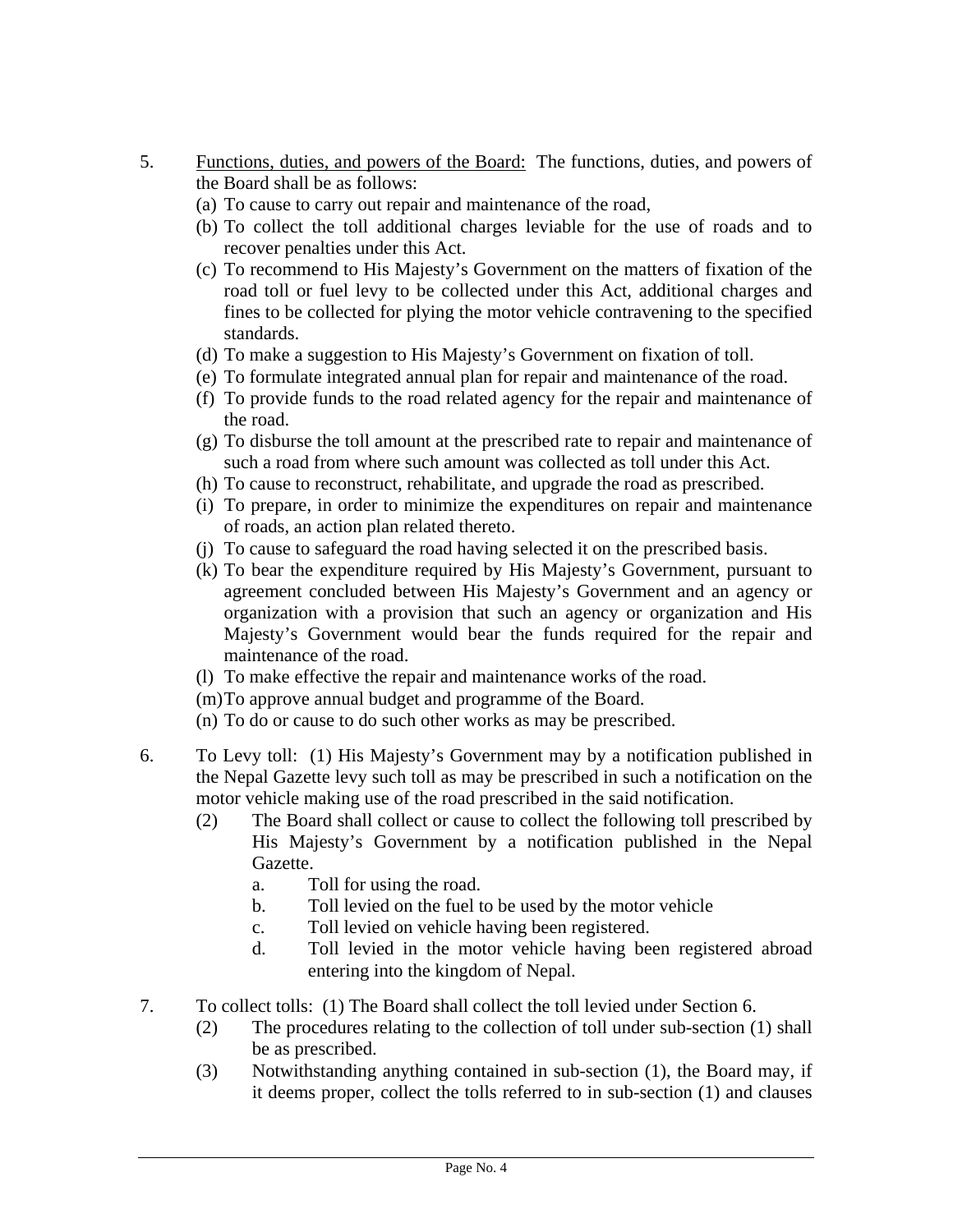(b) and (d) of sub-section (2) of Section 6 through any person or organization.

#### CHAPTER -3

Provisions concerning Formation and Meeting of Executive Committee

- 8. Formation of Executive Committee: (1) An Executive Committee shall be formed to properly carry out the functions of the Board required to be carried out under this Act.
	- (2) The Committee shall comprise the following members:
- (a) Secretary, Ministry of Physical Planning and Works - Chairperson (b) Representative, (Gazetted First class), Ministry of Finance - Member (c) Representative, (Gazetted First class), Ministry of Local Development - Member (d) Representative, (Gazetted First class), Ministry of Industries, Commerce and Supplies - Member (e) Director General, Department of Roads - Member (f) Representative, Federation of Village Development Committees - Member (g) Representative, Association of Municipalities - Member (h) Representative, Federation of Nepal Chamber of Commerce and **Industries** - Member (i) Representative, Nepal Engineers Association - Member (j) One person nominated by the Board in a manner to represent the organizations related to transport entrepreneurship - Member (k) One person nominated by the Board in a manner to represent the organizations related to consumers - Member (l) One person nominated by the Board from amongst the persons having acquired outstanding experience in the field of road transport - Member (m) One person nominated by the Board from amongst the professional farmers

- Member

(3) The term of office of nominated members of the Board shall be of three years.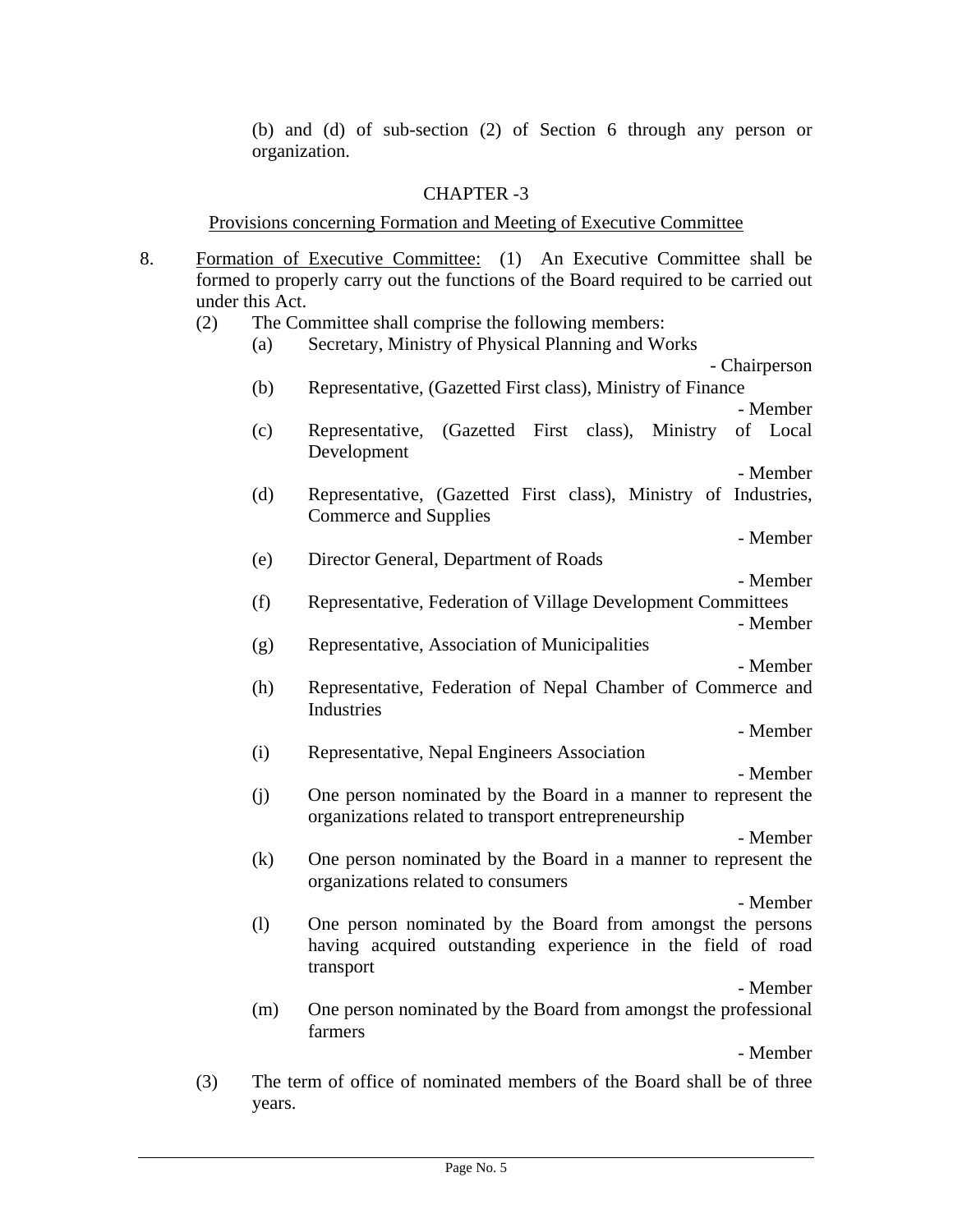- (4) The Committee may invite any expert in the field of road and transport and any office-bearer or employee of the road related agency to participate as an observer at its meeting.
- (5) The Executive Director shall act as the Secretary of the Committee.
- (6) The Chairperson and members of the Committee shall receive such meeting allowances as may be prescribed for participating in the meeting of the committee.
- 9. Circumstances where the office of member falls vacant: (1) The position of any nominated member of the Committee shall be deemed to be vacant in the following circumstances:
	- a. If he tenders resignation from his post before the nominating agency.
	- b. If his term of office expires.
	- c. If he becomes insolvent.
	- d. If he is convicted by the court of any criminal offence.
	- e. If he remains absent in three consecutive meetings of the Committee without a notice and without any adequate and reasonable ground.
	- f. If he dies.
- 10 Filling vacancy: If then position of any nominated member of the Committee falls vacant for any reason whatsoever, the vacancy shall be filled by nomination in the same manner as he was originally nominated, for the remaining term.
- 11. Meeting and decision of the Committee: (1) The Committee shall meet on such date and in such place and time as may be specified by the Chairperson.
	- (2) The Committee shall meet at least once in three months.
	- (3) Notwithstanding anything contained in sub-section (2), if at least one-third members of the Committee request in writing for convening a meeting of the Committee, the Chairperson of the Committee shall have to convene a meeting within fifteen days.
	- (4) The Secretary of the Committee shall have to provide the agenda of the meeting to the members at least three days prior to the meeting.
	- (5) If more than fifty percent of the total number of members of the Committee are present, it shall be deemed to constitute a quorum for the meeting of the Committee.
	- (6) The Chairperson of the Committee shall preside over the meeting of the Committee and in his absence, a member chosen by the members of the Committee from amongst themselves shall preside over the meeting.
	- (7) The majority opinion shall prevail at the meeting of the Committee and the person presiding over the meeting shall, in case of a tie, exercise the casting vote.
	- (8) The Secretary of the Committee shall authenticate the decision of the Committee.
	- (9) Other procedures related to the meeting of the Committee shall be as determined by the Committee itself.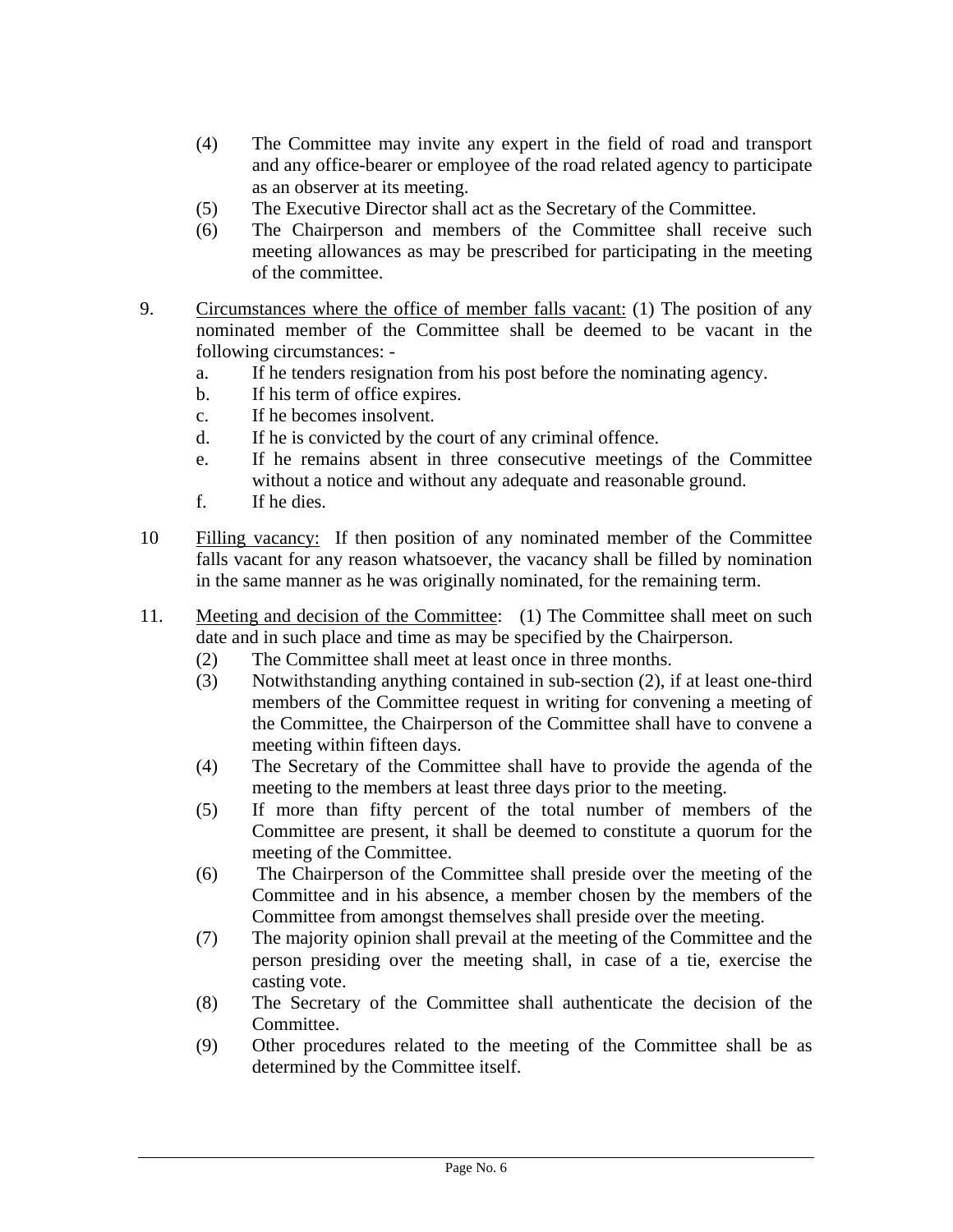- 12. Prohibition on participation in the meeting of the Committee: If any member of the committee is directly or indirectly involved in any matter to be discussed at the meeting of the Committee, such a member shall not be allowed to participate in the meeting of the Committee discussing on such a matter.
- 13. Power to form sub-committees: (1) The Committee may, as per necessity, form sub-committee to carry out its functions under this Act.
	- (2) The functions, duties, powers and procedures of the sub-committee formed under sub-section (1) shall as specified by the Committee.
- 14. Annual program on repair and maintenance of the road to submit: The road related agency has to submit to the Board an annual program on repair and maintenance of the road it intends to repair and maintain in each year setting out the funds required therefore, and providing such other details as prescribed, within the prescribed time limit.
- 15. Integrated annual plan to formulate: The Board shall, as per necessity, review the annual programs obtained under Section 14 and formulate an integrated annual program for the repair and maintenance of road, and shall inform of such a program to the Ministry.
- 16. To provide fund for the repair and maintenance of the roads: The Board shall provide fund to the road related agencies to repair and maintain the road included in the integrated annual program prepared in accordance with Section 15.
- 17. To specify quality standards on repair and maintenance of road: The Board shall, having categorized the roads on the prescribed grounds, and specify the quality standards to be maintained in repairing and maintaining the road.
- 18. Supervision may be carried out: (1) The Board shall supervise as to whether the road related agency has repaired and maintained the road in conformity with the quality standards as specified under Section 17.
	- (2) If, during the course of supervision carried out in accordance with subsection (1), it appears that the road related agency has not repaired and maintained the road in conformity with the quality standards as specified in Section 17, the Board shall write to such an agency to get the road repaired and maintained in conformity to the quality standards, and the road related agency shall have to repair and maintain the road according to the written communication of the Board.
	- (3) If the road related agency fails to repair and maintain the road in accordance with sub-section (2), the Board may withhold the funds remaining to be released to such an agency.
- 19. May ask to furnish details: The Board may, at any time, require the road related agency to furnish details of the activities carried out in respect of the repair and maintenance of road and the expenditures incurred in such repair and maintenance, and it shall be the duty of the concerned road related agency to furnish such details.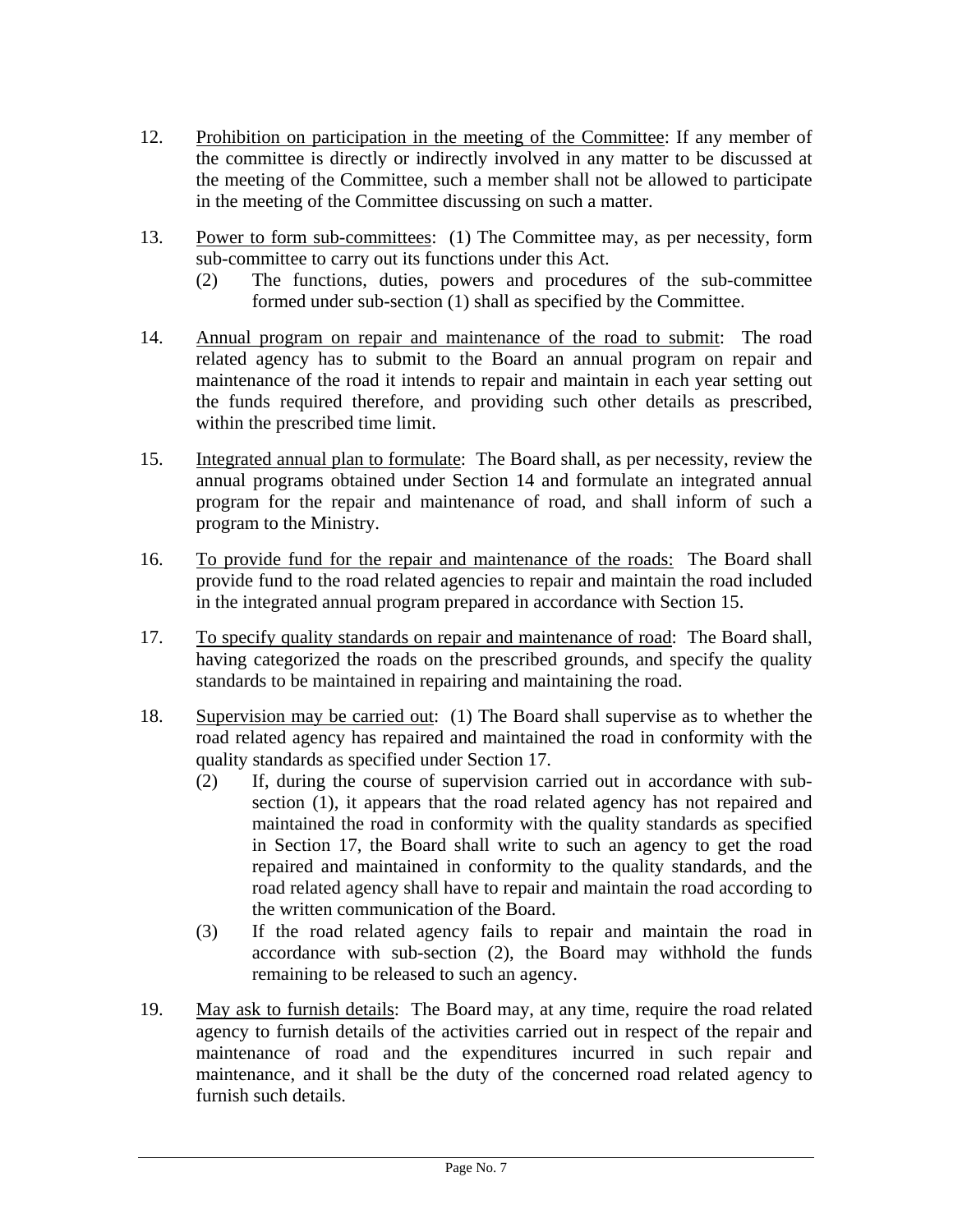20. To submit completion details: On completion of repair and maintenance of the road, the road related agency shall have to prepare all details related thereto in the prescribed format and submit such details to the Board.

# $CHAPTER - 5$

## Provisions concerning Executive Director and Employees

- 21. Executive Director: (1) The Committee shall appoint a person who having done Master's Degree in Highway Engineering or Management has gained at least ten years of experience in the related field in the position of the Executive Director through open competition in order to carry out day-to day business as the administrative chief of the Board.
	- (2) The term of the office of the Executive Director shall be of four years and he may be reappointed as the Executive Director for another one term.
	- (3) Notwithstanding anything contained in sub-section (2), if the Executive Director carries out any act against the interest of the Board or fails to perform the business in conformity with the policy and direction of the Committee, the Committee may, at any time, remove him from the office of the Executive Director having followed prescribed procedures.

Provided, that prior to do so removing him from the office, he shall not be deprived of an opportunity to defend himself.

- (4) The remuneration, facilities and other conditions of the service of the Executive Director shall be as prescribed.
- 22. Functions, duties, and powers of the Executive Director: The functions, duties, and powers of the Executive Director shall be as follows: -
	- (a) To implement or cause to implement the decisions and directions of the Committee.
	- (b) To prepare or cause to prepare short term and long term plans, annual programs and budget of the Board.
	- (c) To implement or cause to implement the plans and programs approved by the Committee.
	- (d) To appoint employees required for the Board.
	- (e) To submit the Board the proposals to be approved by the Committee.
	- (f) To carry out such other functions as may be prescribed.
- 23. Provision concerning employees: (1) The Board shall have employees in required numbers.
	- (2) The appointment, remuneration, facilities and conditions of service of the employees appointed under sub-section (1) shall be as prescribed.

## CHAPTER 6

## Fund and Audit

24. Fund: (1) The Board shall have a separate fund of its own.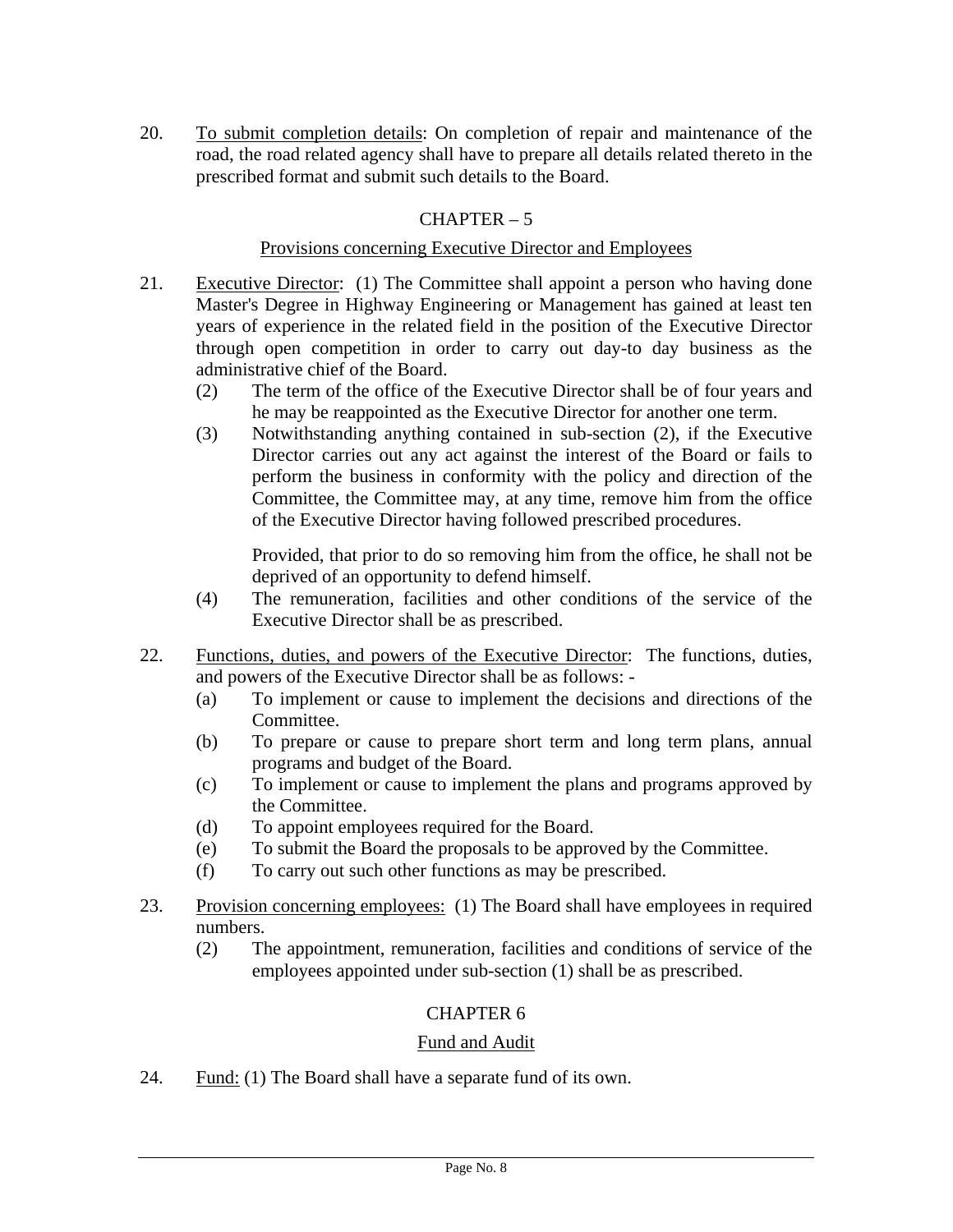- (2) The fund referred to in sub-section (1) shall consist of the following amounts: -
	- (a) Amounts received as grants from His Majesty's Government,
	- (b) Amounts received under Section 6,
	- (c) Amounts received as grant or loan from foreign governments or international organizations,
	- (d) Amounts obtained from other sources,
- (3) Prior to obtaining the amounts referred to in clause (c) of sub-section (2), the Board shall have to obtain prior approval of His Majesty's Government.
- (4) All expenditures to be made on behalf of the Board shall have to be borne from the fund.
- (5) The amount collected from the fund shall be deposited with account opened in any commercial bank specified by the Committee.
- (6) Operation of the account of the fund shall be as prescribed
- 25. Use of the amount obtained in the fund: (1) The amounts received in the fund shall be disbursed for the following business: -
	- (a) For repair and maintenance of road.
	- (b) For repair and maintenance of district and urban roads on a cost sharing basis as determined by the Board.
	- (c) For sharing the amount to be borne by His Majesty's Government for a donor financed road repair and maintenance project.
	- (d) For disbursement on selected road safety project as determined by the Board.
	- (e) For enforcement of prescribed standards in regard to pay load capacity and per axle load of the motor vehicle.
	- (f) For research in regards to repair and maintenance of the road.
	- (g) For administrative expenditure concerning implementation of functions, duties of the Board and management of the fund.

Provided that such administrative expenditure shall not exceed four percent of the total income or estimated total income in each fiscal year.

- (2) A balanced amount after allocation for the business as referred to in section (1), which shall not exceed not exceed fifteen percent of total or total estimated income, may be used to upgrade the existing road or to carryout minor road related activities, as the Board may prescribe based on recommendation of the road related agency.
- 26. May invest in debentures or securities: If the balanced amount in the fund is not to be expended in the Board's business for the time being, the Board may, with prior approval of His Majesty's Government invest such amounts in debentures or securities issued by His Majesty's Government or Nepal Rastra Bank, as the case may be.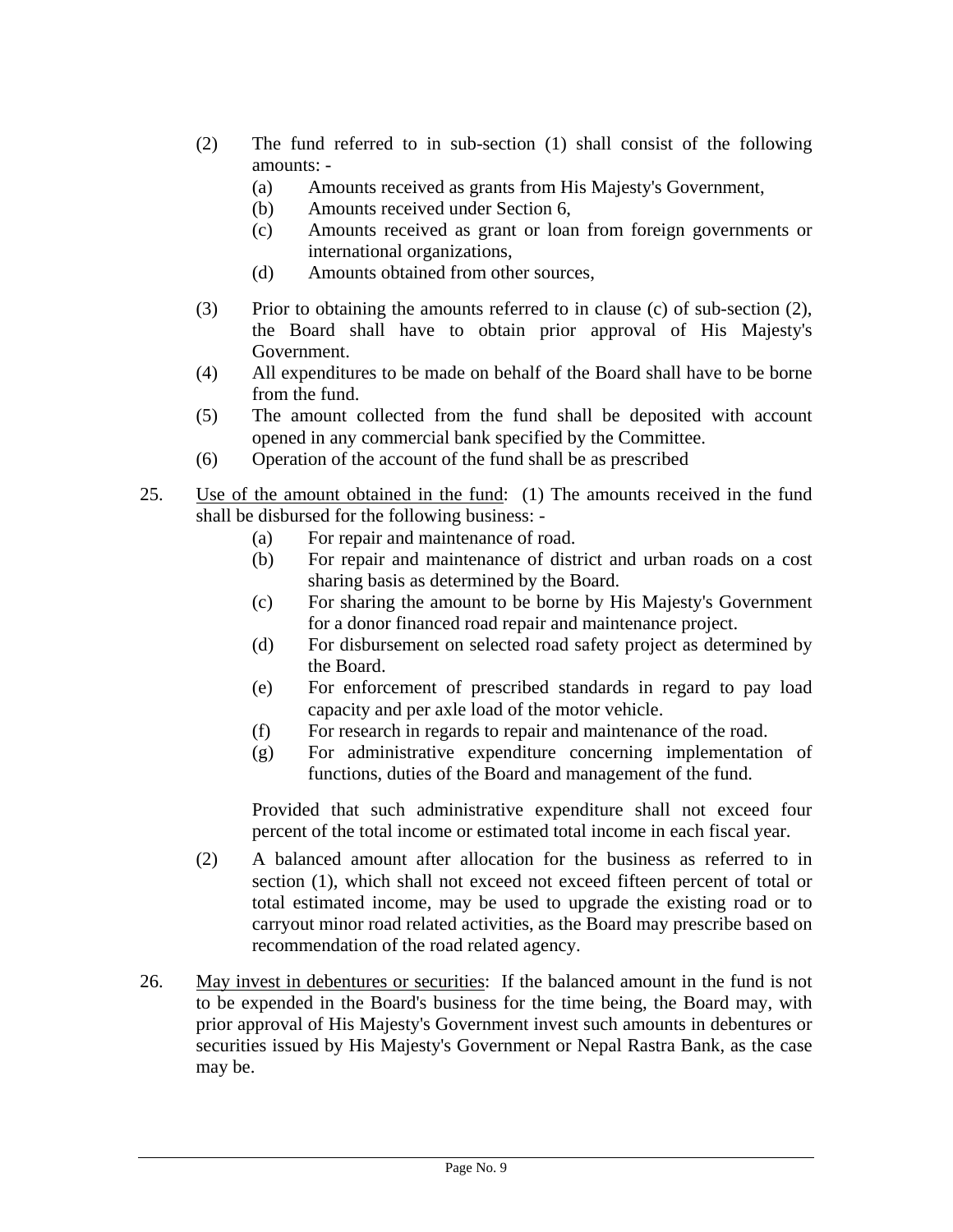- 27. Accounts and audit: (1) The accounts of the Board shall be maintained in accordance with the laws in force.
	- (2) The accounts of the Board shall be audited by the Auditor General.

## $CHAPTER - 7$

#### Punishment, Appeal, and other Provisions

- 28. Punishment: The Board may impose a fine which may not exceed one thousand rupees on any person plying a motor vehicle without paying the toll. The Board may, if such a person again plies the motor vehicle without paying the toll, impose a fine on him which may not exceed five thousand rupees for each instance.
- 29. Use of motor vehicle may be forbided: If any person fails to pay the toll to be paid under this Act and the fine as referred to in Section 28 within the prescribed time-limit, The Board may ask in writing to the concerned agency to prohibit the use of motor vehicle by such a person in respect of such toll or fine, as the case may be, which has not been paid until the payment of such toll or fine, as the case may be.
- 30. Request for withholding or suspending registration certificate license or driving license may be made: The Board may, if any person fails to pay the fine imposed under Section 28, may request the concerned agency to withhold the registration certificate or license of the such motor vehicle or suspend the driving license, as the case may be and the concerned agency shall, upon such request, withhold the registration certificate or the license of such motor vehicle or suspend the driving license, as the case may be.
- 31. Motor Vehicle may be auctioned: The Board may, if any person fails to pay the toll or fine to be paid under this Act within the time-limit, recover the toll or fine due and payable by such a person by auctioning the motor vehicle of such a person in a manner as may be prescribed.
- 32. Appeal: A person who is not satisfied with the decision made by the Board under Section 28 or 29, may appeal to the Ministry within thirty five days of such a decision

## $CHAPTER - 8$

#### Miscellaneous

- 33. To render assistance: If the Board asks for any assistance in the course of operation of its business, the concerned agency has to render necessary assistance to the Board.
- 34. Special power of the Board: The Board may demand necessary details, concerning expenditure of the amounts released by it, from the road related agency to which the Board has provided amounts for repair and maintenance of the road.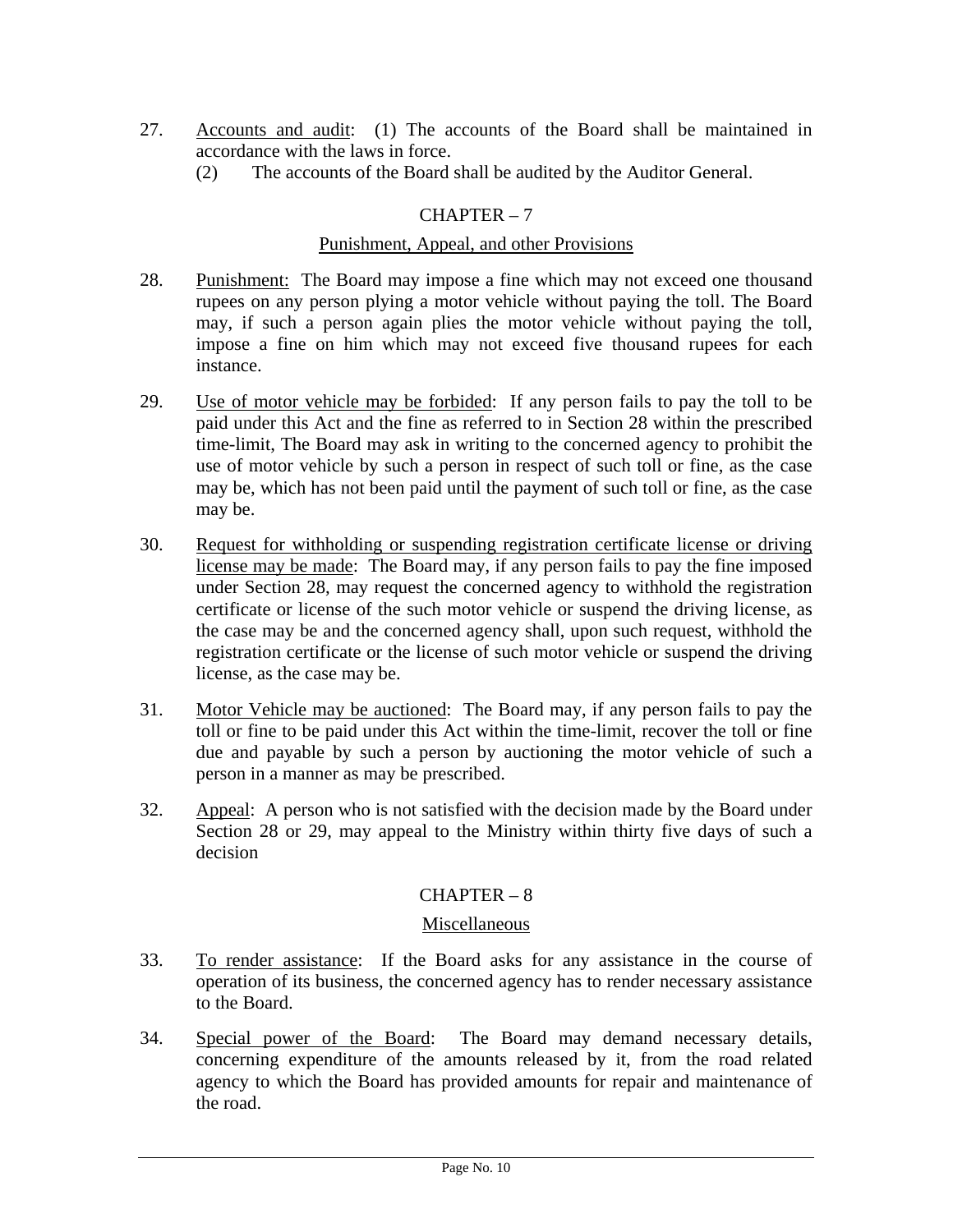- 35. Working procedure to be transparent: (1) The Board's activities, accounts and matters concerning financial administration should be transparent.
	- (2) Matters relating to purchase sell or procurement of contract to be made by the Board shall have to be through a public bidding having followed competitive process.
	- (3) If any person desires to obtain the statement of income and expenditure, balance sheet and annual report of the Board, he may obtain copies thereof on payment of charges as prescribed by the Board, therefore.
- 36. To obtain Approval: The Board shall have to obtain prior approval of His Majesty's Government to dispose of any immovable property that belongs to the Board.
- 37. Annual report to submit: (1) The Board shall have to prepare an annual report of the activities carried out by it throughout the year and submit it to the Ministry within three months from the date on which the fiscal year ends.
	- (2) The Board shall have to publish the annual report prepared under subsection (1) in any national level newspaper for information of the general public.
- 38. Delegation of power: (1) The Board may, as per necessity, delegate any of the power conferred on it under this Act, to Chairperson of the Committee, Executive Director or any officer level employee of the Board.
	- (2) The Executive Director may, as per necessity, delegate any of the power conferred on him, to any employee of an officer level under him.
- 39. His Majesty's Government may issue direction: His Majesty's Government may, in order to make effective the road repair and maintenance works, give necessary direction to the Board and it shall be the duty of the Board to follow such direction.
- 40. Liaison with His Majesty's Government: The Board shall, in making contact with His Majesty's Government, do so through the Ministry of Physical Planning and Works.
- 41. Power to make Manuals: The Committee may, in order to regulate and manage the activities of the Board, frame necessary manuals, subject to this Act and Rules and Bye-laws frame hereunder and it shall be the duty of all to follow such manuals.
- 42. Power to frame rules: (1) The Board may, in order to implement the objective of this Act, frame necessary rules and such rules shall come into force after the approval by His Majesty's Government.
	- (2) Without prejudice to the generality of the sub-section (1), the Board may frame rules on the following matters: -
		- (a) Appointment, remuneration, facilities and condition of service of the Executive Director and employees of the Board.
		- (b) Use and operation of the proceeds of the fund.